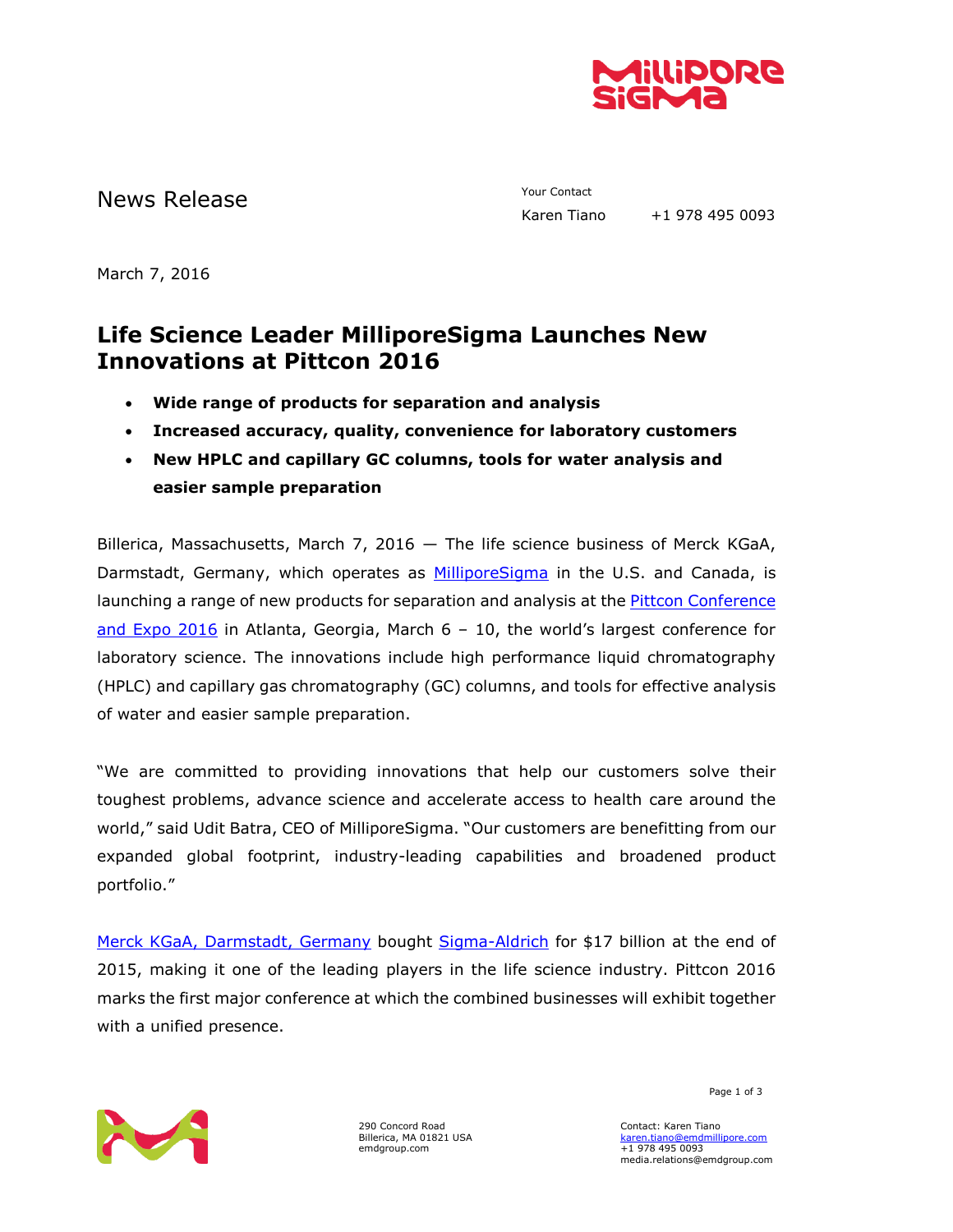

### **News Release**

Among the new life science products are new categories of Cerilliant® Certified Reference Materials, including bile acids, antiretrovirals and fatty acids. These compounds allow clinical researchers to accurately quantitate therapeutic drugs and endogeneous biomarkers.

"We rely on MilliporeSigma's Cerilliant Certified Reference Materials to provide accuracy in longitudinal testing of patients and as well as between-lab studies," said Brian Rappold, scientific director at Essential Testing, LLC, a Collinsville, Illinois-based clinical medical laboratory provider. "MilliporeSigma's Certified Reference Materials are fundamental tools in providing quality results to providers and patients."

MilliporeSigma is also launching the following new products:

- **Spectroquant® Prove Spectrophotometers** A new class of spectrophotometers for simplified, durable and secure analysis of waste water, drinking water, beverages and process water.
- **Watercol™ chromatography column** New capillary GC columns that contain innovative stationary phases that produce a sharp peak shape for water, allowing convenient measurement of water.
- **Ascentis® Express Biphenyl chromatography column** A new U/HPLC column that offers alternative selectivity for pharmaceutical analytes and drug metabolites that are not well retained or difficult to resolve on traditional alkyl (C18) and phenyl bonded phases.
- **SLB® IL** (i-series) **chromatography column** New capillary GC columns that provide both selectivity and inertness toward polar analytes, resulting in better accuracy and sensitivity.
- **Supel™ QuE Verde sorbent**  A new QuEChERS (Quick, Easy, Cheap, Effective, Rugged and Safe) sorbent for the analysis of challenging compounds